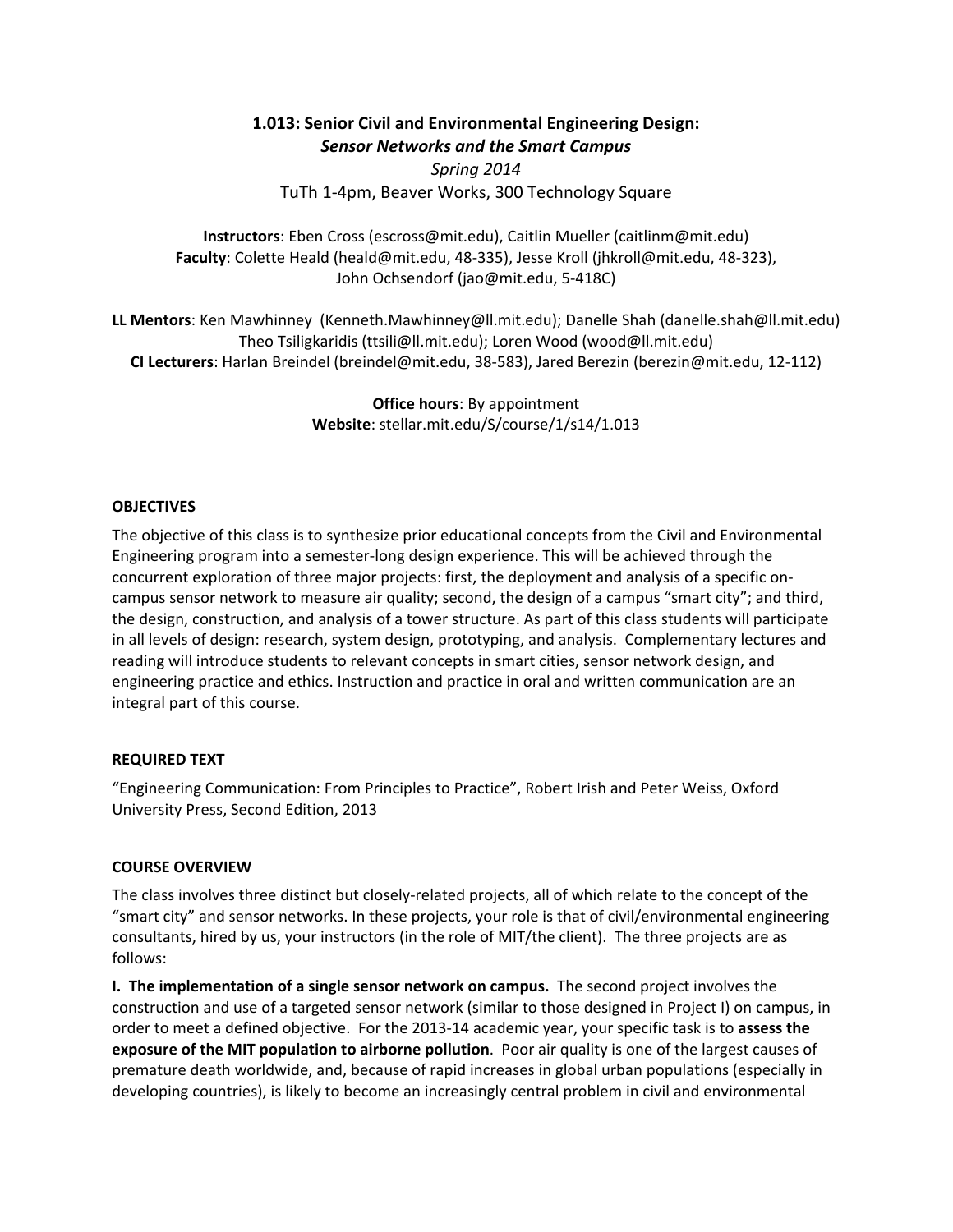engineering over the next several decades. The development of an air quality sensor network for MIT's campus will allow us to understand the health risks our own community faces, and ideally will address specific air quality concerns associated with a campus research university. Moreover, the network will serve as a generic testbed/prototype for future air quality networks, for deployment across a diverse array of urban and rural environments in both the developed and developing world. **Finally, through this implementation project you will tackle deployment, communication (e.g. web interface), and analysis challenges common to all sensor networks.** In this class you will take an existing prototype design (from the fall semester class, 1.S992) and make it into to a full‐scale, campus‐wide sensor network. Various tasks associated with implementation will be carried out in 4‐5 person teams.You will use this network to assess MIT's air quality (which you will describe in a formal report) as well as to provide a means for the MIT community to have access to the data (which you will describe in a public presentation).

**II. The design of a "smart campus".** Your smart campus design will consist of several networks for sensing and/or control of various aspects of current or future campus/urban life. You will break up into teams of 2‐3 and each team will define a focus area and design an individual network. Sample topics include energy efficiency, transportation, structural integrity, and environmental health, but the focus of your group's network is entirely based on your own interests. The ultimate goal is scalability, such that a larger version of the same design could be implemented for a entire urban area (Cambridge, Boston, etc). The product of this project will be a written proposal for an on-campus sensor network, articulating the motivation and needs for the measurements, the context, the approach, and the implementation design and estimated costs.

**III. The design, model construction, and evaluation of a tower structure**. In this third project, teams of three will apply structural principles to the design of a tower that supports a sensor package like those used in the second project and resists wind loading. The design goals include meeting strength and stiffness requirements while minimizing the amount of structural material used. You will develop the designs using hand calculations, finite element analysis software, and structural optimization software. You will then construct models of your towers using digital fabrication tools in the Beaverworks facility. The structural performance of the designs will be evaluated through static load testing, and observed deflections and other behavior will be compared to those predicted by finite element analysis. The design, fabrication, and testing phases of this project will be documented in a technical lab report carried out in teams.

## **GRADING**

| I. Concept Network Presentations (teams of 2-3)                            | 5%  |
|----------------------------------------------------------------------------|-----|
| I. Written Network Proposals and Poster (teams of 2-3)                     | 15% |
| II. Status Report Presentations and Gantt Chart                            | 5%  |
| II. AQ Network Implementation and Analysis Report (all)                    | 15% |
| II. Public Presentation on AQ Network & Web Portal (all)                   | 20% |
| III. Lab Report on Tower Structure (teams of 3)                            | 20% |
| I/II/III. Participation (individual): based on instructor/peer evaluations | 20% |

*The schedule for individual assignments/presentations is given on the next page. Details for each will be provided later in the semester.*